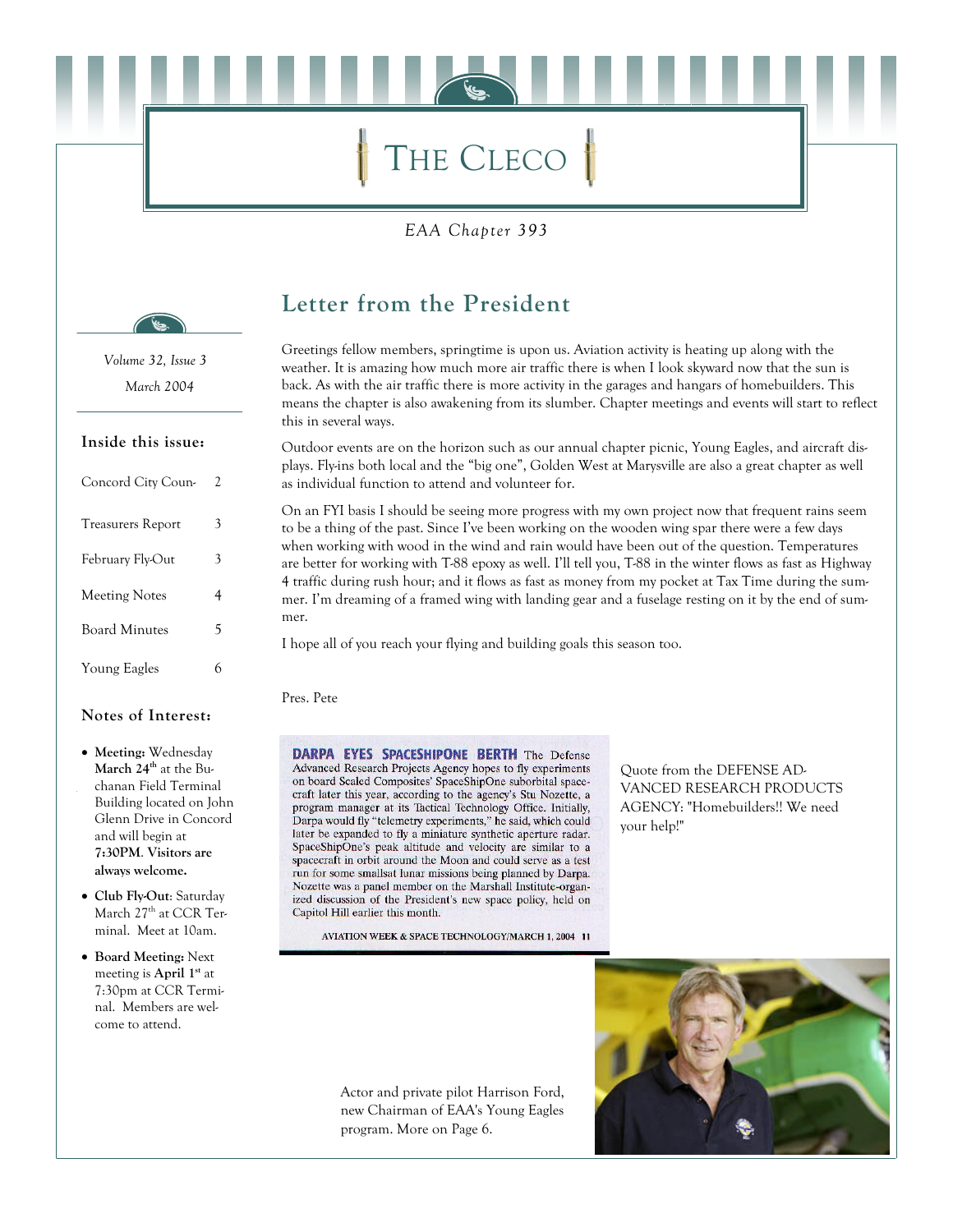The Cleco



### **Concord City Council Meeting:**

Tuesday, March 2, 2004 6:30 pm

Thanks to Dianne Cole for alerting us to this meeting.

The Council had an agenda item to consider a recommendation by the Assistant City Manager Lydia DuBerg to pass a resolution opposing the County's RFP for alternative uses for Buchanan Field. This item was put forward by staff and supported by an ad hoc Committee on Buchanan Field and the Naval Weapons site.

The Council reviewed the staff Resolution and actions, including the letter to the FAA, the FAA response, and the issue of input from the surrounding cities. The City Staff position is that the process is flawed: the City was not included in the planning for such a change, while Buchanan Field is within the city's sphere of influence and the City should have been included as an equal partner.

The Chamber of Commerce opposes closure of Buchanan Field.

In Summary, the Staff asks the Council to formally oppose the RFP process and ask the County to stop the process. They believe that it would have a negative economic impact. They believe that the process has a divisive effect on City/County relationships. They ask the City to respond with letters to the County, and to the FAA.

Bill McManigal: He notes that the city is already opposed as a staff position; he urges the Council to formally endorse this position.

Mark Peterson: Concord should be an EQUAL partner ~ the process is flawed. Supervisor DeSaulnier was here and said he wanted to cooperate, but it is in Concord's sphere. It ignores the principles in "Shaping our Future."

#### PUBLIC COMMENT:

Pat Peters: Noted the Young Eagles efforts to include the community in airport activities. Thanked the Council for their support.

Dianne Cole: (Friends of Concord Airport Coalition) Thanked the Council for supporting the airport. She noted that closing the airport would be a long drawn out process, even if the FAA approved, which it does not.

Dave Long: Thanked the Council for their support. He noted that the FAA felt the closure was "highly unlikely." He urged the Council to approve and adopt the resolution.

Ellen Williams (Chair of the Aviation Committee of Concord Chamber of Commerce): Thanked the Council for their courage. Suggested that the Council could review the \$1M Airport Master Plan Update if they are considering alternative locations.

Others also made comments.

#### COUNCIL CONSIDERATION

Bill McManigal: Sees no reason to close the airport. The process is flawed because it shows no justification for closure. He supports a council statement opposing closure.

Mark Peterson: He has a problem with the process. He supports the City Manager's letter. The city should be an EQUAL partner in the process. It violates the spirit of the "Shaping our Future" study. He endorses the letter without going further.

Susan Bonilla: She will not support the motion. She wants the FAA to resolve it and feels that it is not necessary to add acrimony to the issue with further letters.

Laura Hoffmeister: She will support the motion. The Economic Impact Study was convincing. She would go further, stating an opposition to closing the airport (versus just opposing the process). She would add a couple of key points: the emergency response component provided by the airport, and medical flights supporting our hospitals.



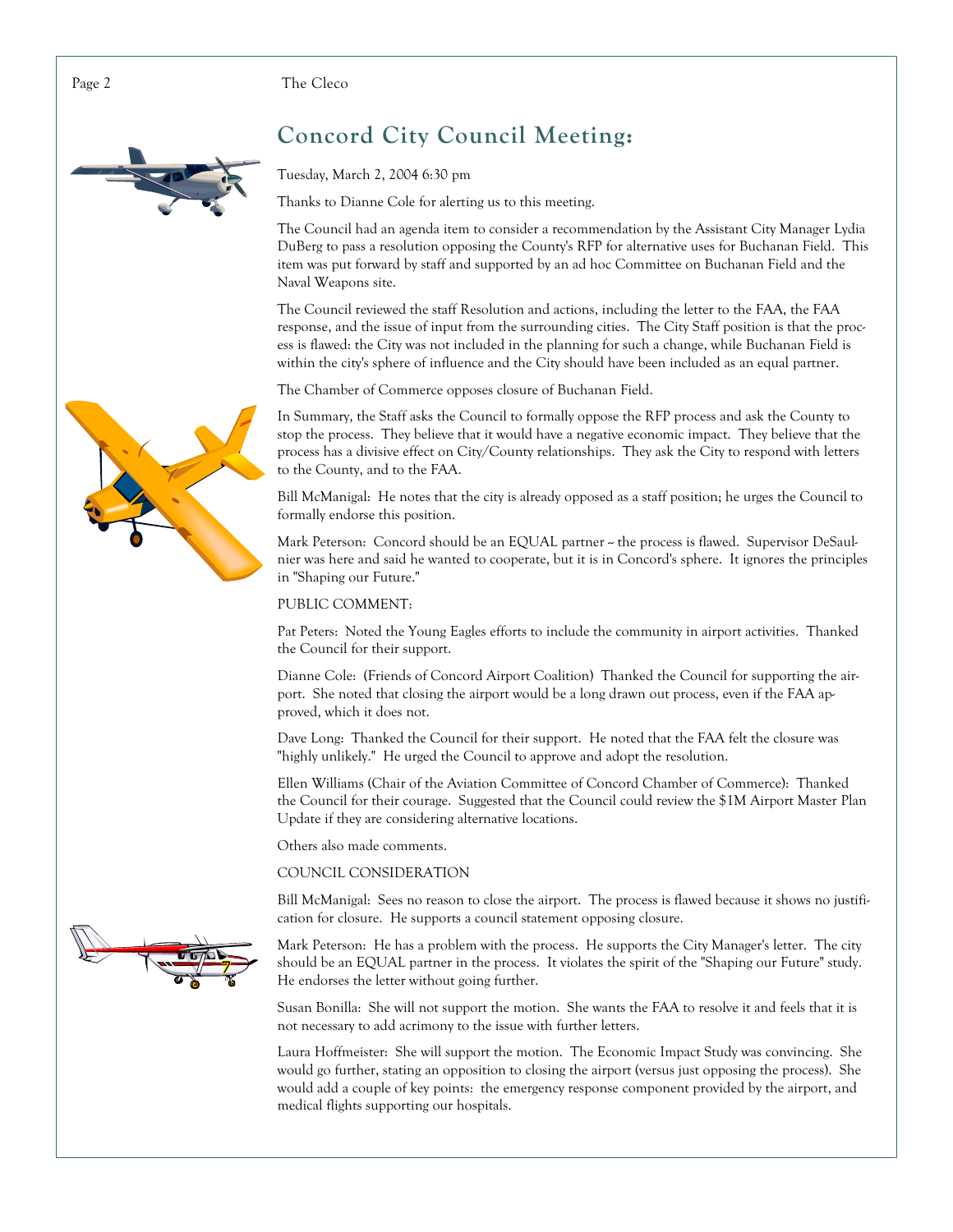#### Volume 32, Issue 3

### **February Chapter Fly-Out:**

Flyout to Corning Saturday, March 6, 2003

We had beautiful weather for the flight, a good meal, and an enjoyable talk up at Corning. I'd guess 30 to 50 planes and 100 or more people were there. The speaker was from Van's RV factory, and spoke about the RV-10. He brought the factory RV-10 prototype with him, and there was a constant stream of people getting in it to try it out. The plane is intended more for cross country cruising and not for aerobatics. It uses more composites in its construction than previous models. It looks like a real winner.

The intrepid flyers from EAA 393: Harvard Holmes and Nat Kingsley (Mooney M20E); Harry Heckman and his brother Warren (Lancair 235/290); Ron Robinson (Glasair I RG); Bob Belshe and Fred Egli (Lancair 235/320); Bill Black and guest (Harmon Rocket); Ray Nilson, Pete Mitchell, Don Baldwin (by car).



Harvard Holmes' Mooney  $\bullet$ 



Harry Heckman's Lancair



Bob Belshe's Lancair



Ron Robinson's Glasair 1RG  $\bullet$ 



Bill Black's Harmon Rocket  $\bullet$ 



Vans RV-10 Prototype

#### **Treasurer's Report**

| Checking Balance: | 1543.47 |
|-------------------|---------|
| Savings Balance:  | 2593.30 |

Total:

4136.77

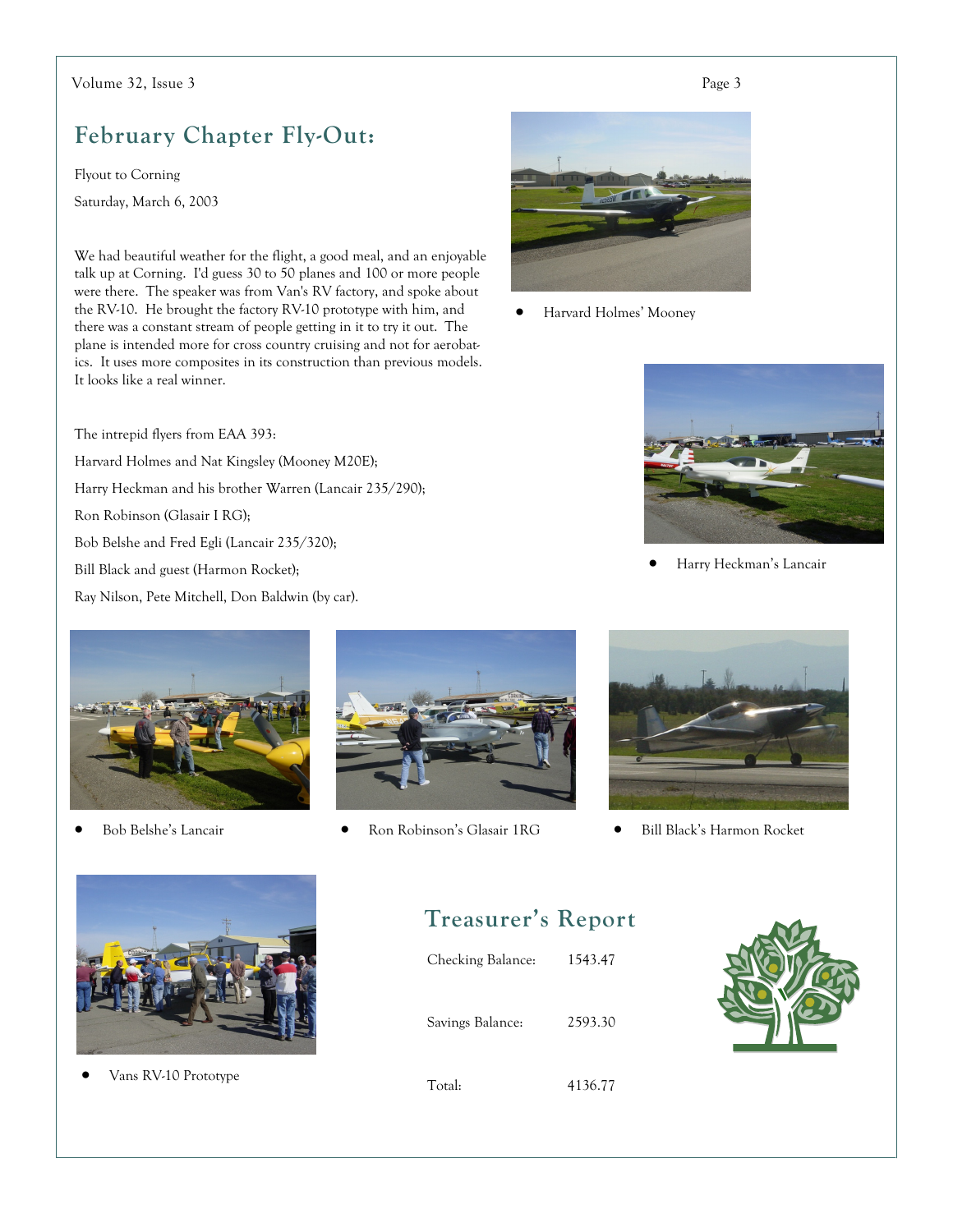### **Informal Meeting Notes**

Wednesday, February 25, 2004

By Harvard Holmes

Some members noted problems reading the Cleco on the web. It was pointed out that it was necessary to use the web location given in the email, and that the current Cleco could not be found by searching the web.

Our speaker was Stu Bowers, who is a CFII and the Safety Officer at MDPA. He reviewed elements of the BFR, technically known as a "Flight Review." He pointed out that there are several ways to accomplish the flight reviews.

1. Spend 1 hour on ground instruction and 1 hour on flight instruction with a flight instructor. Stu noted that he will generally ask the pilot what areas he would like to focus on. Stu noted that a big problem is lack of currency ~ some pilots have not flown in a long time. These pilots get different treatment from Stu. As an aside, Stu noted that safety pilots must be rated for the aircraft AND have a medical.

2. For glider pilots, the flight instruction can be accomplished by three flights to traffic pattern altitude.

3. A pilot proficiency check conducted by an examiner, e.g., for an instrument or other rating also accomplishes the flight review. A complex or tail wheel endorsement does not meet this requirement.

4. The Wings program satisfies the requirement for a flight review. This requires three hours with an instructor: 1 hour of basic maneuvers; 1 hour of take offs and landings; and 1 hour of instrument training. Then the instructor signs off on the Wings program in the logbook.

5. Student pilots do not need to accomplish the BFR; they are under "supervision."

A simulator can be used for the flight review, but the simulator must be approved for landings. If the simulator is not approved for landings, then a real aircraft must be used for that.

Stu has come up with a standard check ride for the Civil Air Patrol. He takes a few elements from the preflight, and most of the elements of the PPL. For the ground review, Stu has 50 questions.

The FAA is concentrating on areas of high risk, including continued VFR flight into IFR conditions.

Stu enjoys doing flight reviews.

Questions and Answers:

Guy Jones went up with Stu and a member recently on a flight review.

What about the Sport Pilot Certificate? The review requirements are unknown at present.

The Treasurer reported about \$4000 in funds.

Pat Peters talked about plans for the April 3 Young Eagles rally and Open House to be held at Sterling.

Stu Bowers noted that MDPA also has a pancake breakfast on that day, as well as a historic aircraft display day.

Guy Jones reported on progress for the Golden West air show. There are work parties on one Saturday per month; the fences have been removed north of the FAA area. He also noted that a gyrocopter pilot was killed there on the same day as the last work party.

Harvard Holmes reported that the Young Eagles flight to Visalia, which had been scheduled for February 21, was replaced by local flights due to marginal weather. This was originally intended to enable the Athenian School aircraft construction project participants to see their engine run in the test cell at Ly-Con in Visalia.

Introductions: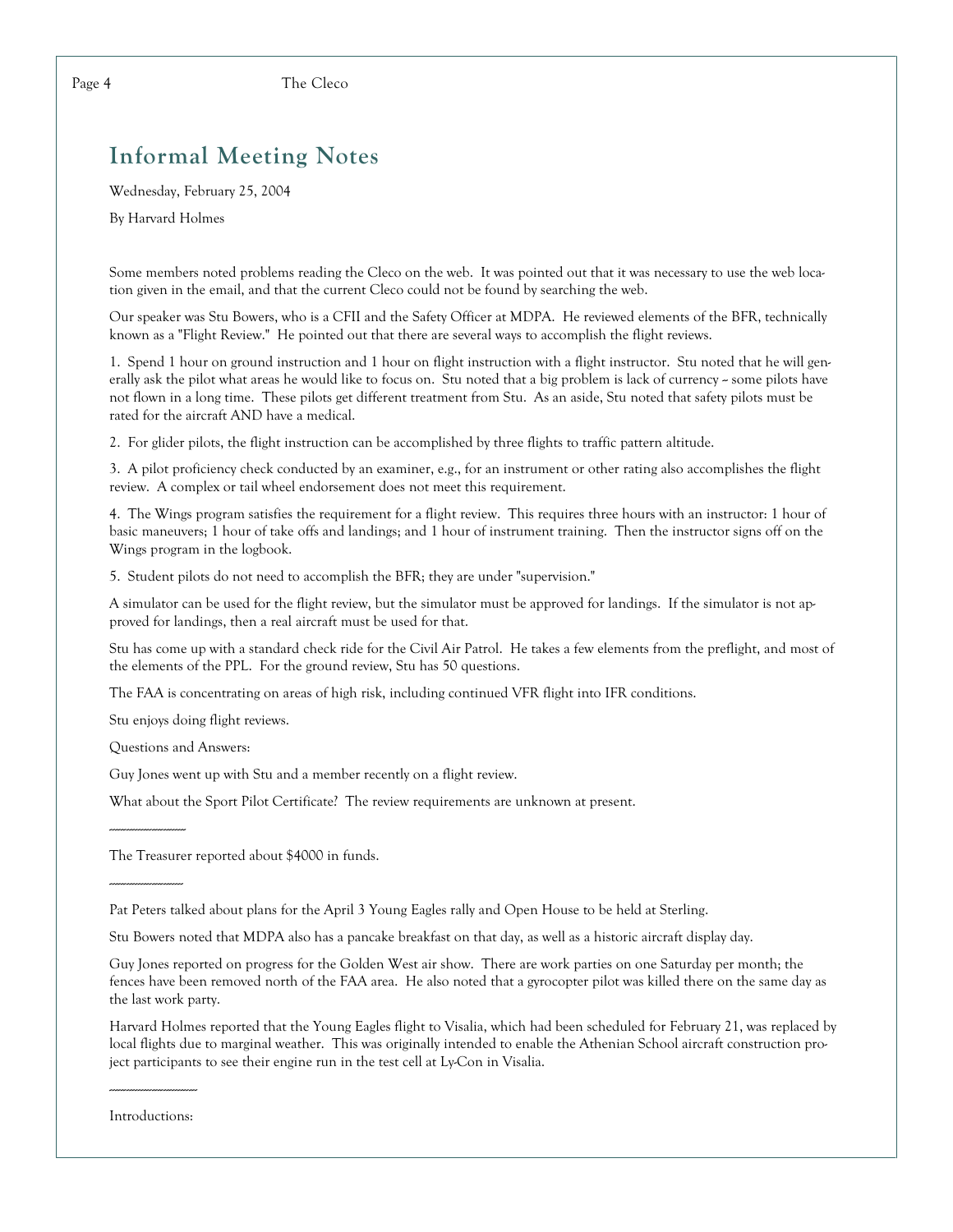Volume 32, Issue 3

Peter Degl'Innocenti continues to work on his wing spars for his replica P-40.

Bill Call is working on his Lancair ES, installing interior panels, wiring, and the air duct on top. At the end of July, he will have 3 years work into the plane, about 1600 hours and 3000 photographs.

Bob Belshe has a Lancair 235 with an IO-320 engine. He recently installed a new electrically adjustable constant speed prop and now has about 3 hours on it. He reports improved take off performance. He is getting about 30% more power on takeoff due to achieving full RPM. The MT prop is a major change, requiring a 5 hour test period. The MT prop is a wooden blade covered with fiberglass with steel leading edges.

Doug Knight is building a plans-built Bearhawk. He is working on one wing; he finds that dimpling is slow. The airplane has a wet wing fuel tank, so he will be doing some Proseal work. Rick Lambert has been over to look/help.

Don Baldwin is working on a Sonex. He's working on the wing spar; there are lots of little pieces. The kit includes skins and lots of parts. After the spars are done, then he will start on the ribs.

Harvard Holmes announced the next flyout to Corning to see the RV-10 prototype by Vans Aircraft and hear a short talk by a speaker from the factory.

Ron Robinson has a Glasair I RG, and just got to 1000 hours on the plane. Currently it is down for its annual.

Keith Martz has a Comanche that he has put 2000+ hours on. He also has a Glasair that he started in 1982, that he last worked on 5 years ago. He'd like to sell it for what he has in it. It has engine mounts for a 200 HP engine, but there is no engine with the plane.

Phil Jenkins has a Glasair IIS RG. He is changing the cowling for a better air inlet arrangement.

Jim Veatch has a Kitfox series VII. He is finishing up the fuselage and looking at the Light Sport Aircraft rules to see how he wants to finish it.

Ray Nilson has an RV9A under construction in his garage.

New Guests Bill and Will Terminello have two ultralights, a Jodell with engine and tail but no wings; a Benson gyrocopter, and a Luscome that needs recovering.

### **Informal Board Minutes**

Thursday, March 4, 2003

By Harvard Holmes

Present: Peter Degl'Innocenti, Guy Jones, Louis Goodell, Jordan Jones, Harvard Holmes, WHO ELSE?

1. Reviewed paperwork from the State of California regarding Filing Requirements for Incorporation.

2. Peter got email from Golden West regarding volunteers to help there.

- 3. No speaker has been selected yet for the next meeting.
- 4. Harvard reported that about 10 people are signed up for the fly-out to Corning.

5. It was suggested that we might want to start promoting the June Picnic (that is, start asking for volunteers).



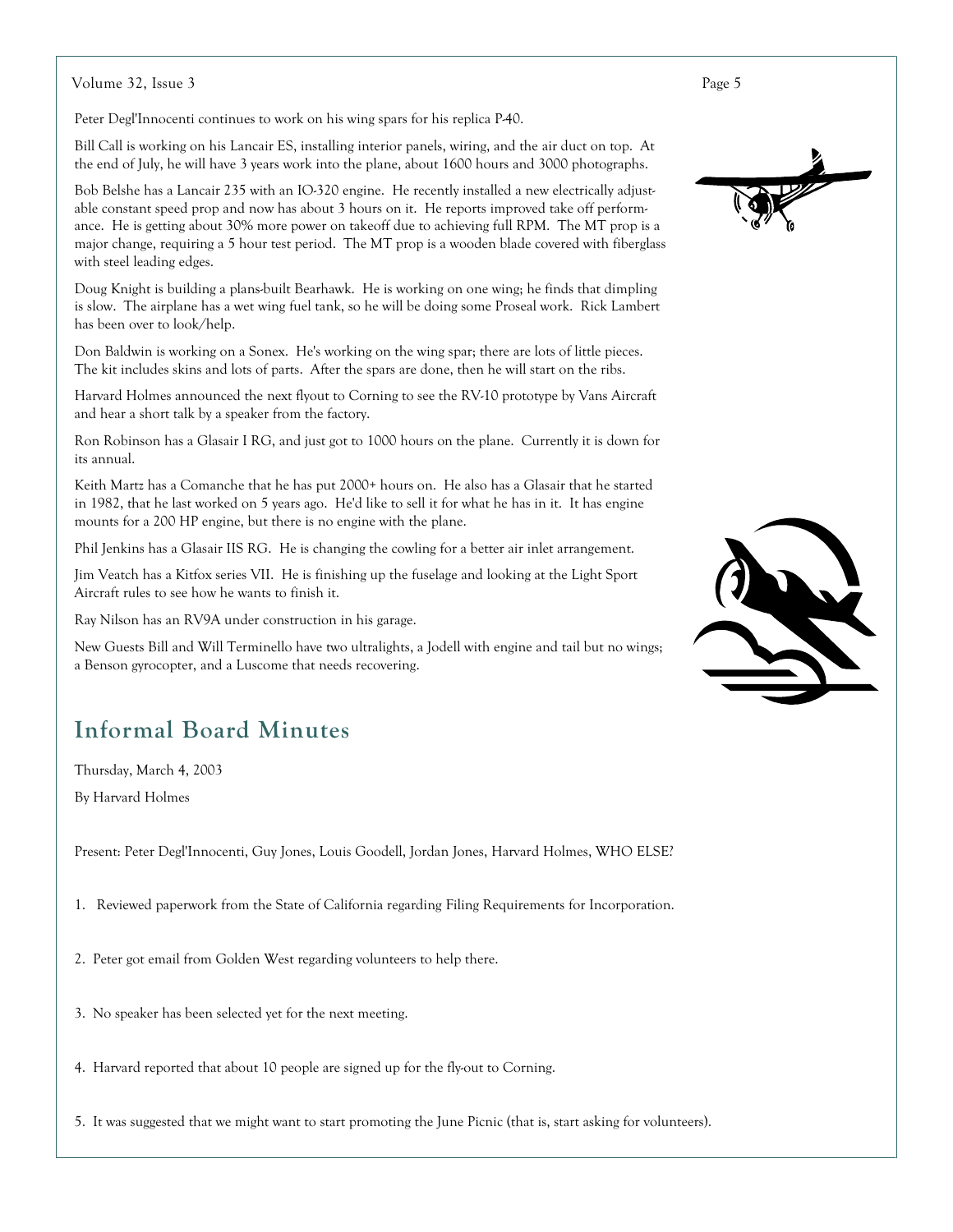### **Young Eagles**

VAN NUYS, Calif. - (March 8, 2004) - Harrison Ford, best known as a renowned actor in more than three dozen films but also an extremely active pilot and member of the Experimental Aircraft Association (EAA), was introduced today as the new Chairman of the EAA Young Eagles Program, which has flown more than 1 million young people since 1992.

During a welcoming program at Van Nuys, Calif., with EAA President Tom Poberezny, Ford accepted the chairmanship of the program, saving, "It's daunting to step into General Yeager's shoes, but aviation is about learning new skills and the satisfaction that comes with practicing them and doing better."

Brig. Gen. Chuck Yeager, who has served as Young Eagles Chairman since 1994, has been named the program's Chairman Emeritus and will continue to participate as one of more than 35,000 volunteer pilots who have been involved since Young Eagles was founded.

"Harrison Ford's passion for flight has grown through the years, as he has achieved several pilot certificates and ratings, and made aviation a major part of his life," Poberezny said. "He discovered Young Eagles on his own several years ago and quietly started flying young people. He now has flown 81 Young Eagles. He is a natural fit to help lead us to even greater achievements as EAA members prepare the next generation of aviators."

The Young Eagles Program's original goal of flying 1 million young people ages 8-17 was reached in October 2003, when 15-year-old Andrew Grant of German Valley, III., was flown by EAA member Rick Ellis. The one-to-one outreach between pilot and youngster was part of what attracted Ford to the program.

"Young Eagles gives kids a view of the world they've never seen before," Ford said. "Each Young Eagle flight is an opportunity to excite kids by sharing your passion for flight and to show them that they, too, can learn the skills to participate in aviation."

Ford actually began flight training as a college student in the 1960s, but then put his training on hold until he rediscovered it in the early 1990s. He has since earned ratings in rotorcraft and tailwheel aircraft. He has been an EAA member since the mid-1990s and a member of a local EAA Chapter near his home.

The new Chairman is the third in the history of the Young Eagles Program. Academy Award-winning actor Cliff Robertson served as Chairman from the program's founding in July 1992 through 1994, with Gen. Yeager serving 1995-2003. Under these two Chairmen, EAA's Young Eagles has grown into the largest youth aviation education program ever created.

Since those first flights in 1992, Young Eagles flights have taken place on every continent except Antarctica and in aircraft ranging from business jets to blimps. Each year, EAA receives numerous reports of young people who have been inspired to pursue aviation as a career or as recreation because of their Young Eagles flights. Many of those early Young Eagles are now introducing flight to other Young Eagles as well. Every major university aviation program and all U.S. military academies also have current students who were inspired by a Young Eagles flight.

"As we launch the second century of powered flight, Young Eagles will also reach for new horizons," Poberezny said. "We have seen the impact that this program has made on young people, whether or not they pursue aviation. That inspires us to do even more."

The EAA President also announced new offerings as follow-ups to initial Young Eagles flights, including expanded web site activities and recognition levels for young people interested in aviation. Those specific activities will be announced as they are unveiled.

The Young Eagles Program was founded in 1992 and has provided more than 1 million free demonstration flights to young people. Through January 2004, young people around the world have participated in the program through the efforts of 35,000 volunteer pilots. Major support is provided by Jaguar Cars. More information is available at www.youngeagles.org.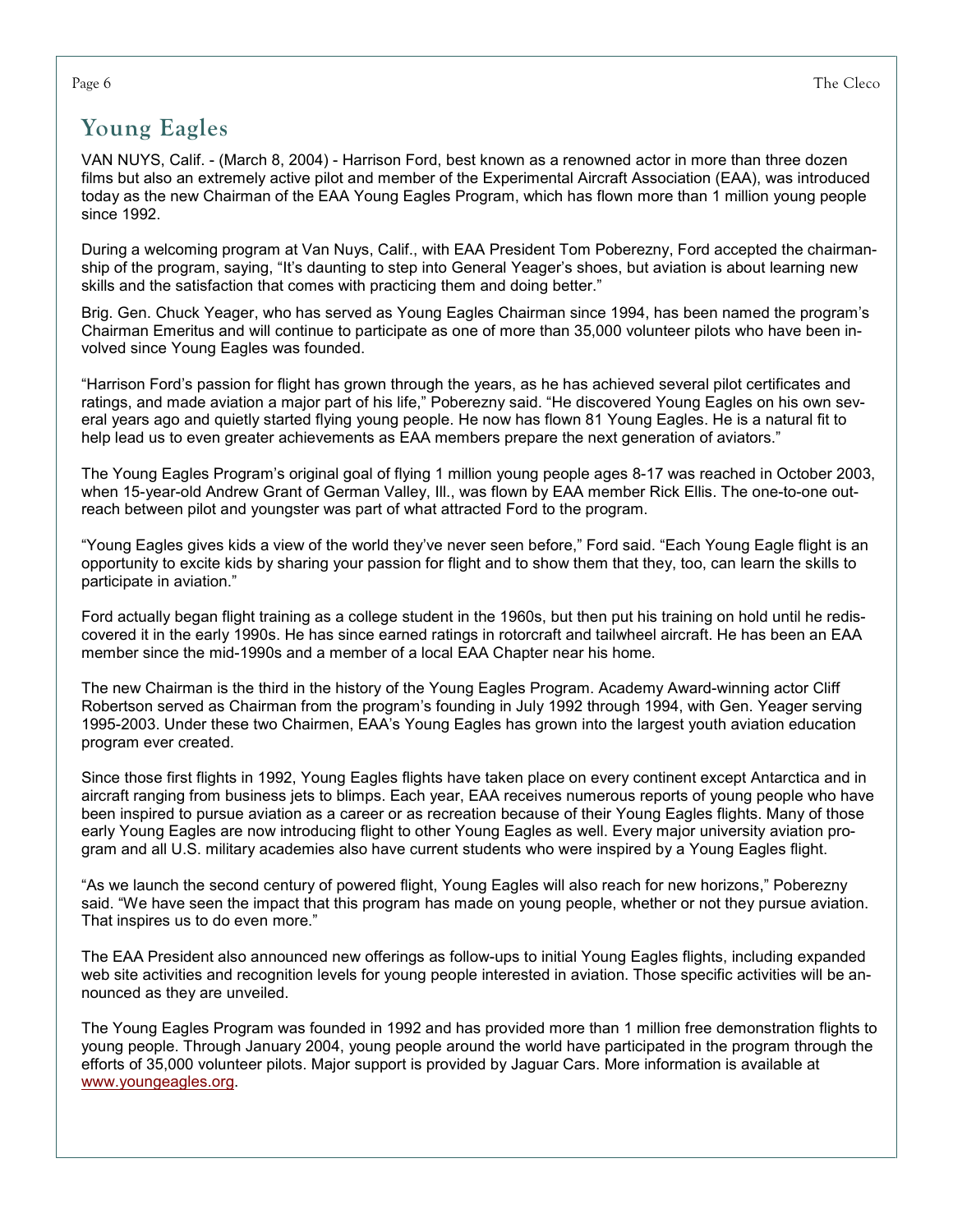#### Volume 32, Issue 3

### **Vacation with your Airplane**



## **Roche Harbor Skyways San Juan Island, Washington**<br>5 minute walk to Roche Harbor Resort

Sleeps 6, complete kitchen, 2 full bathrooms Call Linda or Tony Tiritilli 925-674-1001 WEB: http://www.lobsterfarm.biz/ E-mail: roche2727@yahoo.com

| President:           | <b>Vice President:</b>       | Secretary-Treasurer:        |
|----------------------|------------------------------|-----------------------------|
| Peter Degl'Innocenti | Guy Jones                    | Louis Goodell               |
| 925.756.6172         | 925.757.8214                 | 925.682.4198                |
| tigerpilot43@msn.com | thatguy2@earthlink.net       | lcg2@aol.com                |
|                      |                              |                             |
| Chair of the Board:  | <b>Chapter Photographer:</b> | <b>Young Eagles:</b>        |
| <b>Bob Belshe</b>    | <b>Tracy Peters</b>          | Pat Peters                  |
| 925.376.7677         | 510.301.8485                 | 925.930.6447                |
| rbelshe@comcast.net  | tlpeters@earthlink.net       | patnpeters@earthlink.net    |
|                      |                              |                             |
| Membership Chair:    | Newsletter Editor:           | <b>Technical Counselor:</b> |
|                      |                              |                             |
| <b>Bob Belshe</b>    | Jordan Jones                 | Rick Lambert                |
| 925.376.7677         | 925.432.4059                 | 707.748.1532                |
| rbelshe@comcast.net  | jones.jordan@comcast.net     | rlam242714@aol.com          |
|                      |                              |                             |
|                      | Web Master:                  | Fly-Out Chairman:           |
|                      | <b>Bruce Hobbs</b>           | Harvard Holmes              |
|                      | 925.757.0618                 | 510.526.5347                |
|                      | bwhobbs@sbcglobal.net        | hhholmes@lbl.gov            |
|                      |                              |                             |